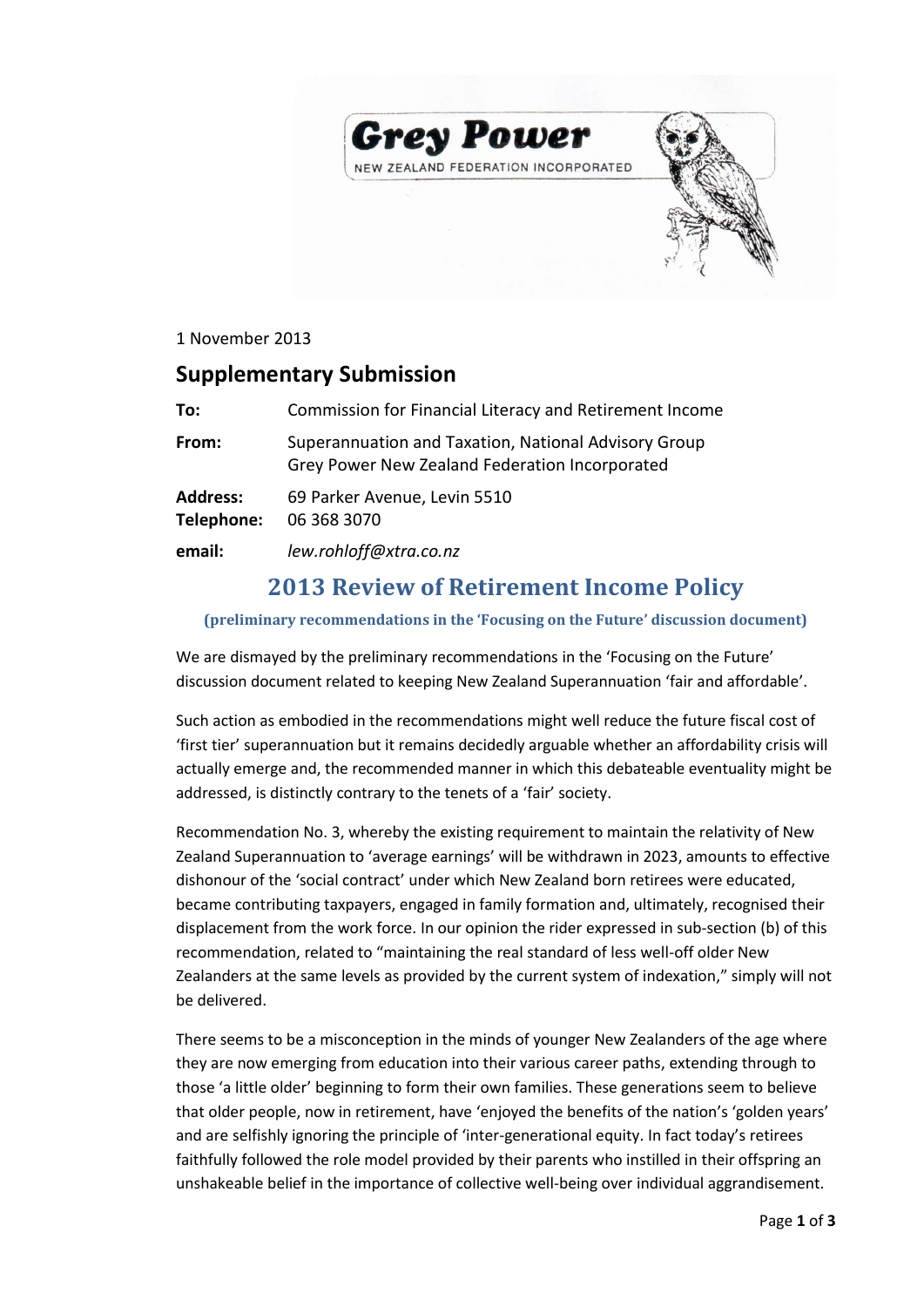This is not to suggest today's retirees are oblivious to the economic benefits arising from individual advancement but such existing retirees believe increasing prosperity must be seen to also benefit the lower levels of society.

There is no inequity in the present system of 'paygo' funding of New Zealand Superannuation. Young people and their parents pay their taxes to deliver an 'adequate' retirement income provision for their grandparents. Each cohort, in turn, is similarly delivered retirement income and in the interim, working age contributors also enjoy other citizenship entitlements. This is the 'social contract' in so far as it concerns retirement incomes.

Inter-generational equity is preserved by maintaining the existing system of New Zealand Superannuation. It is clearly the 'fairest' and most efficient 'first tier' state-funded scheme in the OECD and indexation to average earnings (in combination with CPI indexation) must remain an integral, inviolable feature of its annual adjustment procedure.

While the immediate concerns of people already retired might well be mollified by the introduction of as yet undefined transitional or 'grand-parenting' arrangements we elders cannot abandon the cause of protecting the 'social contract' for the disadvantaged individuals among future generations. Enhancements so far envisaged for KiwiSaver, the second-tier, retirement savings scheme, will not adequately provide for younger people bedevilled by discontinuous paid work, disability or conscientious committment to homemaking and family upbringing. Indeed, if in the interest of community well-being, the worsening income-gap is to be reversed then New Zealand Superannuation, the first-tier scheme, will itself require future enhancement.

In fact, people now retired entered the work force believing taxation on incomes to be an important ethic. We can only hope that contributing through taxation to the 'social contract' is not anathema to younger generations!

We commenced our participation as a submitter to this 2013 review with the positive expectation the working party would draw attention to the insufficiency of New Zealand Superannuation for single retirees living alone in rented accommodation and, the added disadvantage to those born before  $1<sup>st</sup>$  July 1942, now facing income-disparity from the maturity of KiwiSaver accounts. We had hoped that given recognition of the need to avoid impoverishment of existing retirees, we would be able to devote our remaining energy to positive collaboration and promotion of agreed solutions. It is disappointing to find these considerations consigned to the margins.

To now note the prominence accorded to the anti-social approach of lowering the quantum of first-tier retirement income when all other indications are that it needs to be increased, forces our organisation to adopt, as a first imperative, a rear-guard position to protect the 'status quo.' Events seem to be steering us toward alignment with other apolitical organisations who see any proven necessity to address future sustainability, best achieved through economic settings built around increasing low-income pay rates, 'more progressive' taxation and 'clawback' from the repositories of wealth.